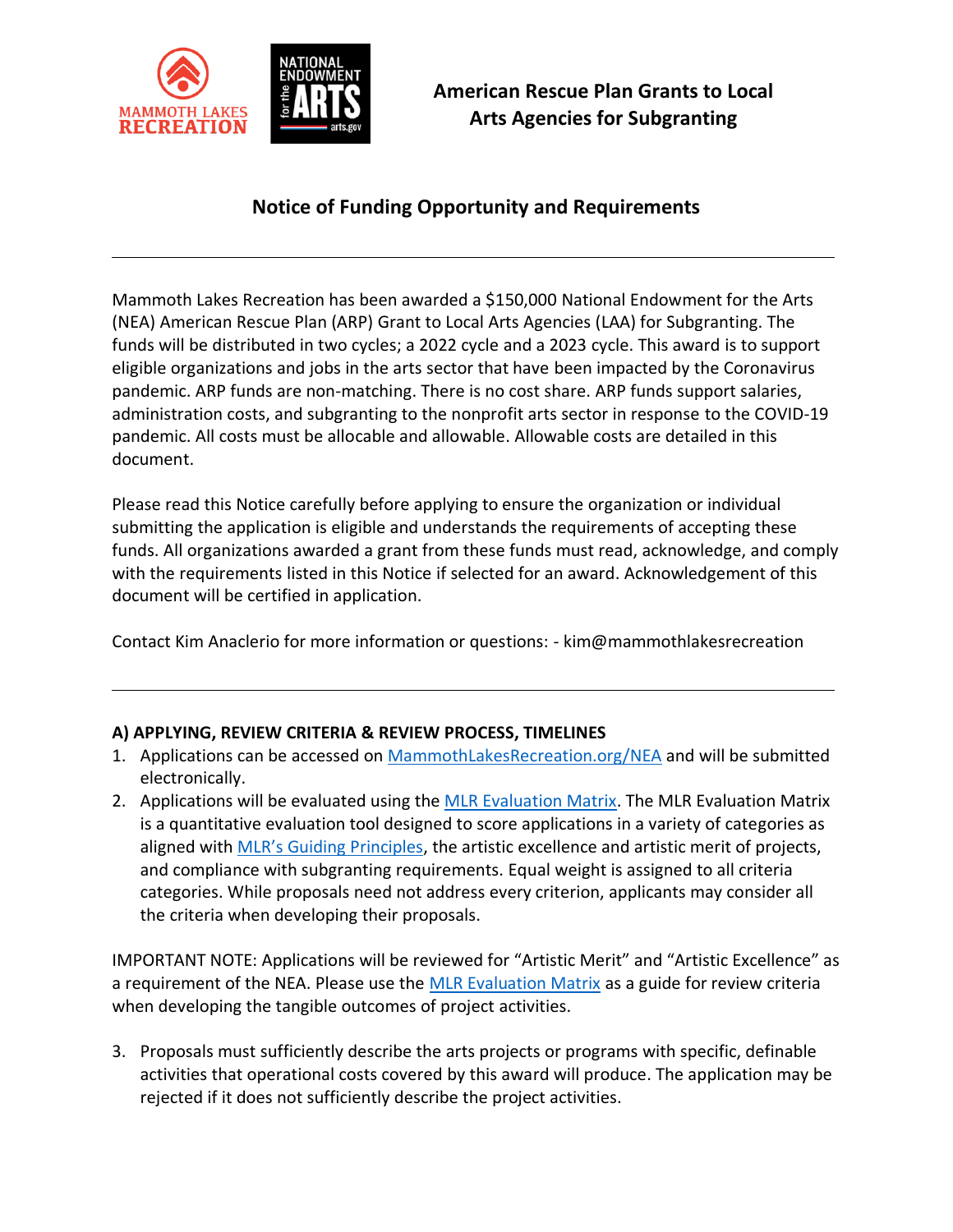- 4. A complete Budget [Worksheet](https://mammothlakesrecreation.org/wp-content/uploads/2022/02/B_CFA-Grant-Budget.xlsx) must be submitted with the application. Documentation of expenses, which align with submitted budget, is required in final Performance Report.
- 5. After processing by staff, applications are reviewed by a Panel of three individuals with knowledge of the local arts community who serve on the Mammoth Lakes Recreation Board of Directors. The Panel makes the final decision on all grant award allocations.
- 6. Cycle 1
	- 6.1. Applications will be accepted from February 11, 2022 March 10, 2022.
	- 6.2. Applicants will be notified of recommendation or rejection in April 2021. If award is recommended, attached to the notification will be a set of acceptance documents that must be completed and returned prior to funds being dispersed. Award will be issued in entirety via check once acceptance documents are returned. Dispersal of funds to subgrantees is anticipated no later than June 2022.
	- 6.3. The Performance Period for Cycle 1 begins on January 1, 2022 and ends on December 31, 2022. All funds must be expended during the Performance Period and reporting completed within 30 days.
- 7. Cycle 2
	- 7.1. Applications will be accepted from January 1, 2023 January 31, 2023.
	- 7.2. Applicants will be notified of recommendation or rejection in February 2023. If an award is recommended, attached to the notification will be a set of acceptance documents that must be completed and returned prior to funds being dispersed. Award will be issued in entirety via check once acceptance documents are returned. Dispersal of funds to sub-grantees is anticipated by March 2023.
	- 7.3. The Performance Period for Cycle 2 begins on January 1, 2023 and ends on June 30, 2023. All funds must be expended during the Performance Period and reporting completed within 30 days.

# **B) NATIONAL POLICY AND OTHER LEGAL REQUIREMENTS, STATUTES, AND REGULATIONS THAT GOVERN YOUR AWARD**

The following flow-down regulations and policy requirements are presented so that all potential applicants understand and are prepared to comply with the requirements if they are selected for an award. You must ensure that the funded project is implemented in full accordance with the U.S. Constitution, federal law, and public policy requirements: including, but not limited to, those protecting free speech, religious liberty, public welfare, the environment, and prohibiting discrimination (2 CFR 200.300).

# 1. Nondiscrimination Policies

As a condition of receipt of federal financial assistance, you acknowledge and agree to execute your project, and require any contractors, successors, transferees, and assignees to comply with applicable provisions of national laws and policies prohibiting discrimination, including but not limited to:

1.a Title VI of the Civil Rights Act of 1964, as amended, and implemented by the National Endowment for the Arts at 45 USC 1110, provides that no person in the United States shall, on the grounds of race, color, or national origin, be excluded from participation in, be denied benefits of, or be subject to discrimination under any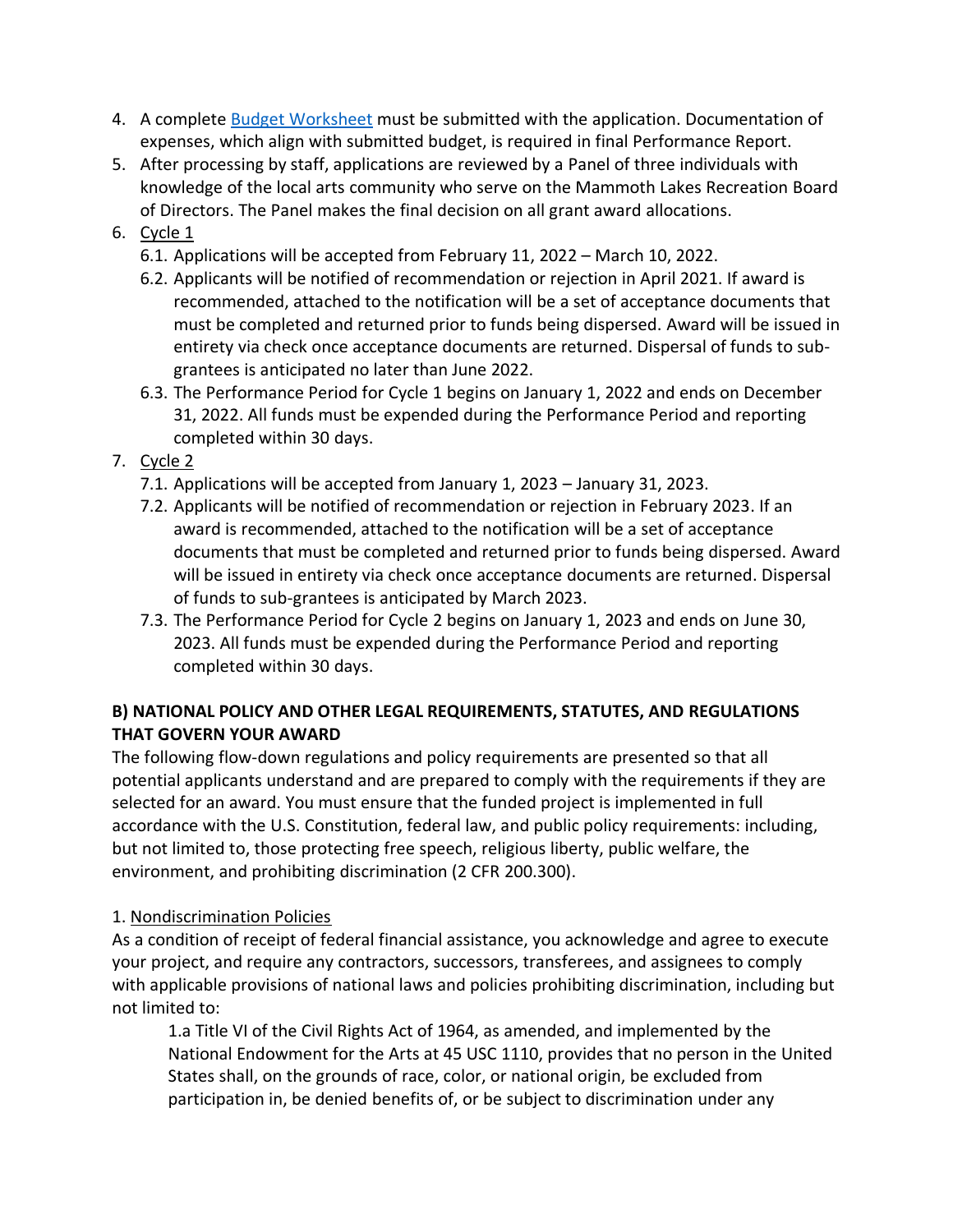program or activity receiving federal financial assistance. Title VI also extends protection to persons with limited English proficiency (42 USC 2000d et seq.)

1.b As clarified by Executive Order 13166, Improving Access to Services for Persons with Limited English Proficiency, national origin discrimination includes discrimination on the basis of limited English proficiency (LEP). To ensure compliance with Title VI, you must take reasonable steps to ensure that LEP persons have meaningful access to your programs. Meaningful access may entail providing language assistance services, including oral and written translation, where necessary. You are encouraged to consider the need for language services for LEP persons in conducting your programs and activities. For assistance and information go to [www.arts.gov/foia/reading-room/nea](http://www.arts.gov/foia/reading-room/nea-limited-english-proficiency-policy-guidance)[limited-english-proficiency-policy-guidance.](http://www.arts.gov/foia/reading-room/nea-limited-english-proficiency-policy-guidance)

1.c Title IX of the Education Amendments of 1972, as amended, provides that no person in the United States shall, on the basis of sex, be excluded from participation in, be denied benefits of, or be subject to discrimination under any education program or activity receiving federal financial assistance (20 USC 1681 et seq.)

1.d The Age Discrimination Act of 1975, as amended, provides that no person in the United States shall, on the basis of age, be excluded from participation in, be denied benefits of, or be subject to discrimination under any program or activity receiving federal financial assistance (42 USC 6101 et seq.)

1.e The Americans with Disabilities Act of 1990 (ADA), as amended, prohibits discrimination on the basis of disability in employment (Title I); State and local government services (Title II); and places of public accommodation and commercial facilities (Title III) (42 USC 12101-12213).

1.f Section 504 of the Rehabilitation Act of 1973, as amended, provides that no otherwise qualified individual with a disability in the United States shall, solely by reason of his/her disability, be excluded from participation in, be denied benefits of, or be subject to discrimination under any program or activity receiving federal financial assistance (29 USC 794).

Access should be integrated into all facets and activities of an organization, from day to day operations to long range goals and objectives. Access accommodations and services should be given a high priority and funds should be available for these services. All organizations are legally required to provide reasonable and necessary accommodations for staff and visitors with disabilities.

Section 504 - Self-Evaluation and Additional Resources

i. A Section 504 self-evaluation must be on file at your organization. To help your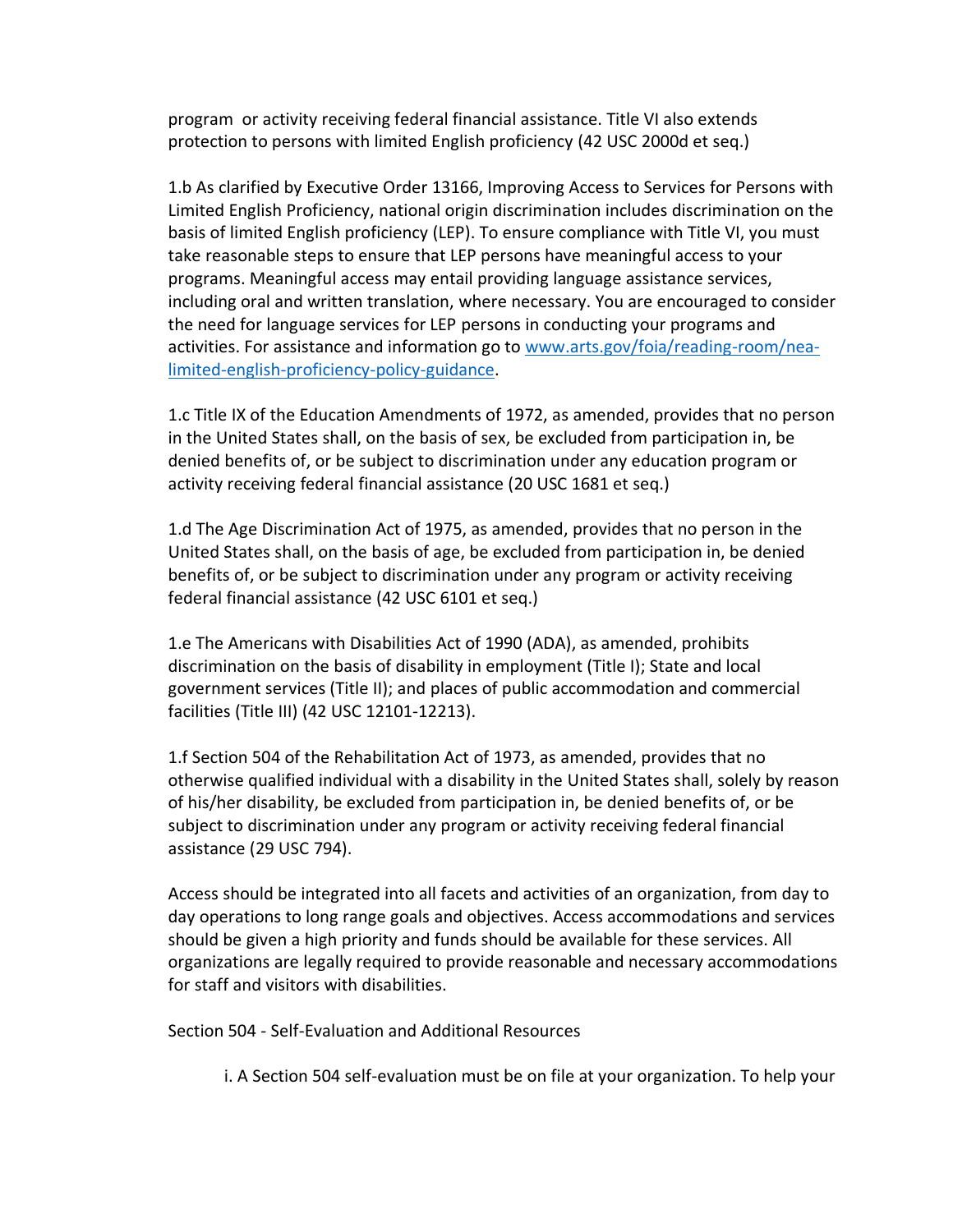organization evaluate its programs, activities, and facilities with regard to Section 504 accessibility requirements, the Civil Rights Office has a Section 504 Self Evaluation Workbook available on their website.

ii. You must designate a staff member to serve as a 504 Coordinator. The completed workbook or similar compliance and supporting documentation should be kept on file for a period of three (3) years from the project completion date, and made available to the public and the NEA upon request. The NEA may request the 504 Workbook or your compliance documents for various potential scenarios including an Inspector General audit and/or civil rights investigation.

iii. Design for Accessibility: A Cultural Administrator's Handbook provides guidance on making access an integral part of an organization's staffing, mission, budget, and programs. This Handbook and other resources may be downloaded from the NEA website. If you have questions, contact the Office of Accessibility at accessibility@arts.gov; (202) 682-5532; FAX (202) 682-5715; or TTY (202) 682- 5496.

IMPORTANT NOTE: Subgrantees must complete and submit Section 504 Accessibility Checklist as part of the application process for each venue programs will take place.

#### 2. Environmental and Preservation Policies

2.a The National Environmental Policy Act of 1969, as amended, applies to any federal funds that would support an activity that may have environmental implications. We may ask you to respond to specific questions or provide additional information in accordance with the Act. If there are environmental implications, we will determine whether a categorical exclusion may apply; to undertake an environmental assessment; or to issue a "finding of no significant impact," pursuant to applicable regulations and 42 USC Sec. 4332.

2.b The National Historic Preservation Act of 1966, as amended, applies to any federal funds that support activities that have the potential to impact any structure eligible for or on the National Register of Historic Places, adjacent to a structure that is eligible for or on the National Register of Historic Places, or located in a historic district, in accordance with Section 106. This also applies to planning activities that may affect historic properties or districts. We will conduct a review of your project activities, as appropriate, to determine the impact of your project activities on the structure or any affected properties. Agency review must be completed prior to any agency funds being released. You may be asked to provide additional information on your project to ensure compliance with the Act at any time during your award period (16 USC 470).

#### **Other National Policies**

3. Debarment and Suspension. You must comply with requirements regarding debarment and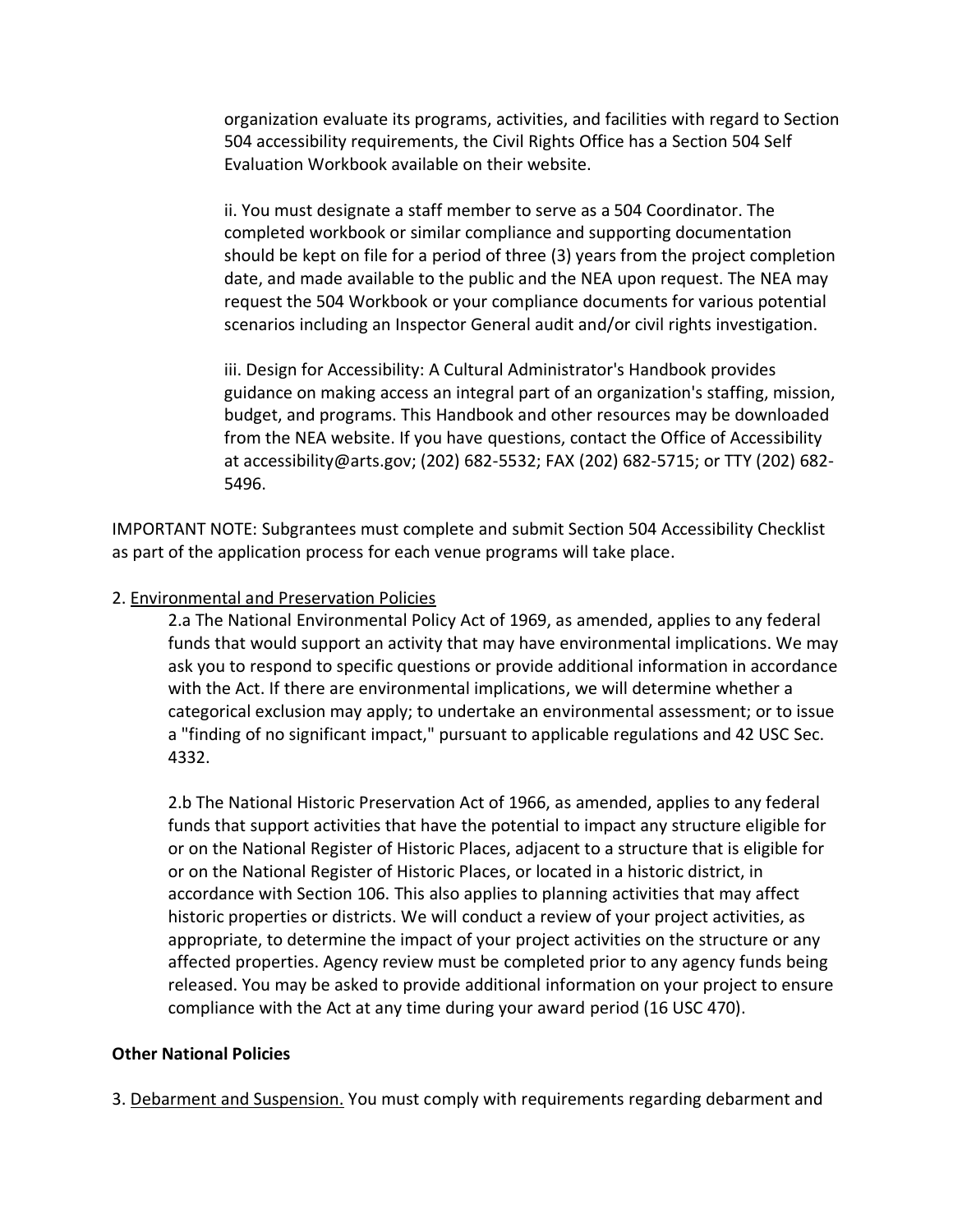suspension in Subpart C of 2 CFR Part 180, as adopted by the NEA in 2 CFR 3254.10.

There are circumstances under which we may receive information concerning your fitness to carry out a project and administer federal funds, such as:

i. Conviction of, or a civil judgment for, the commission of fraud, embezzlement, theft, forgery, or making false statements;

ii. Any other offense indicating a lack of business integrity or business honesty that seriously and directly affects your present responsibility;

iii. Any other cause of so serious or compelling a nature that it affects an organization's present responsibility.

In these circumstances, we may need to act quickly to protect the interest of the government by suspending your funding while we undertake an investigation of the specific facts. We may coordinate our suspension actions with other federal agencies that have an interest in our findings. A suspension may result in your debarment from receiving federal funding government-wide for up to three (3) years.

IMPORTANT NOTE: A self-certification that participants in the subaward are not disbarred, suspended, or have any other exclusions or disqualifications from doing business with the Federal Government is an application requirement.

4. The Drug Free Workplace Act requires you to publish a statement about your drug-free workplace program. You must give a copy of this statement to each employee (including consultants and temporary personnel) who will be involved in award-supported activities at any site where these activities will be carried out.

You must maintain on file the place(s) where work is being performed under this award (i.e., street address, city, state, and zip code). You must notify Mammoth Lakes Recreation, on behalf of the NEA Office of Grants Management, of any employee convicted of a violation of a criminal drug statute that occurs in the workplace (41 USC 701 et seq. and 2 CFR Part 3256).

5. Lobbying. You may not conduct political lobbying, as defined in the statutes and regulations listed below, within your federally-supported project. In addition, you may not use federal funds for lobbying specifically to obtain awards. For definitions and other information on these restrictions, refer to the following:

5.1 No part of the money appropriated by any enactment of Congress shall, in the absence of express authorization by Congress, be used directly or indirectly to pay for any personal service, advertisement, telegram, telephone, letter, printed or written matter, or other device, intended or designed to influence in any manner a Member of Congress, a jurisdiction, or an official of any government, to favor, adopt, or oppose, by vote or otherwise, any legislation, law, ratification, policy, or appropriation, whether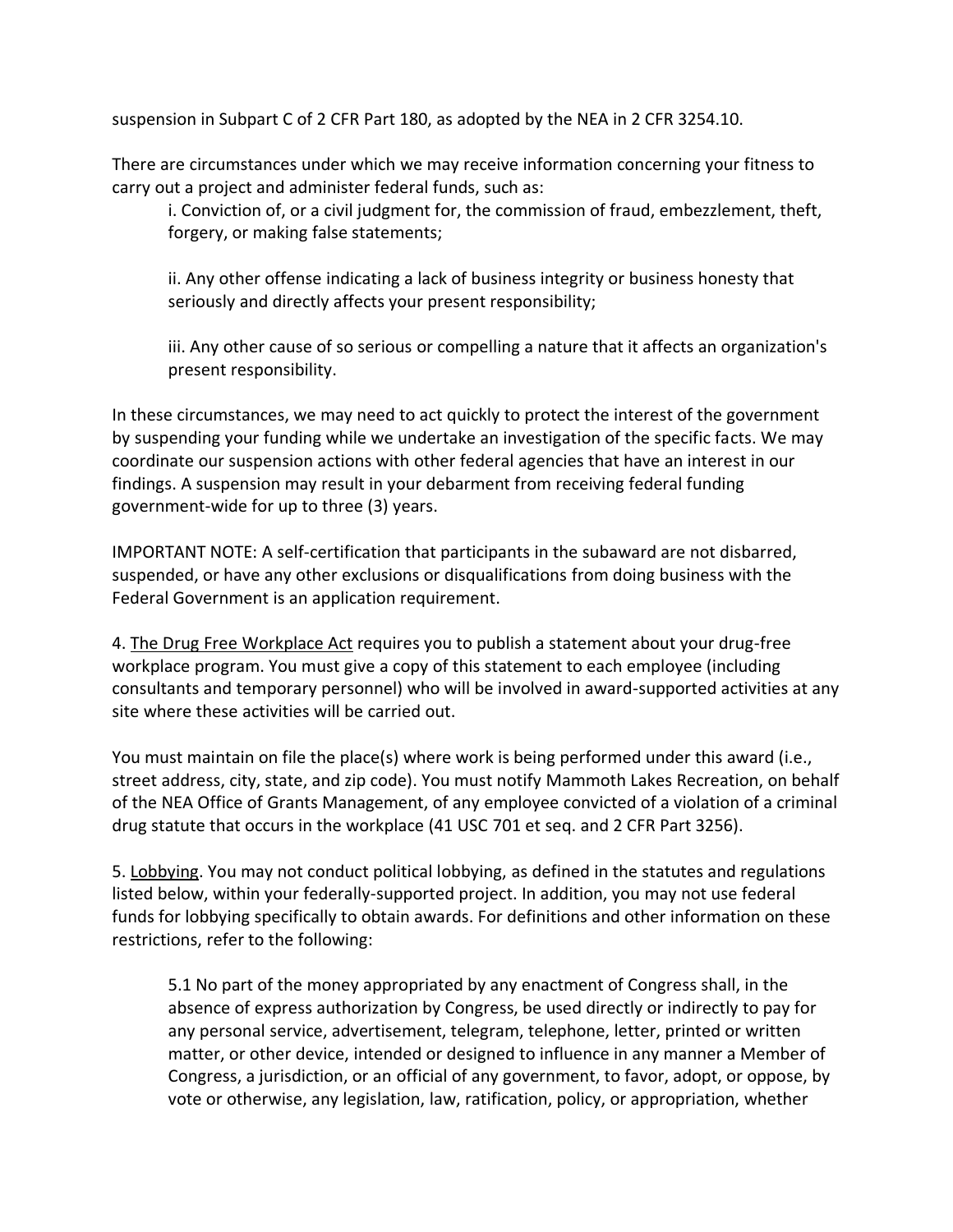before or after the introduction of any bill, measure, or resolution proposing such legislation, law, ratification, policy, or appropriation; but this shall not prevent officers or employees of the United States or of its departments or agencies from communicating to any such Member or official, at his request, or to Congress or such official, through the proper official channels, requests for any legislation, law, ratification, policy, or appropriations which they deem necessary for the efficient conduct of the public business, or from making any communication whose prohibition by this section might, in the opinion of the Attorney General, violate the Constitution or interfere with the conduct of foreign policy, counter-intelligence, intelligence, or national security activities (18 USC 1913).

5.2 Lobbying (2 CFR 200.450) describes the cost of certain influencing activities associated with obtaining grants, contracts, cooperative agreements, or loans as an unallowable project cost. The regulation generally defines lobbying as conduct intended to influence the outcome of elections or to influence elected officials regarding pending legislation, either directly or through specific lobbying appeals to the public.

5.3 Certification Regarding Lobbying to Obtain Awards. Section 319 of Public Law 101- 121, codified at 31 USC 1352, prohibits the use of federal funds in lobbying members and employees of Congress, as well as employees of federal agencies, with respect to the award or amendment of any federal grant, cooperative agreement, contract, or loan. While non-federal funds may be used for such activities, they may not be included in your project budget, and their use must be disclosed to the awarding federal agency. Disclosure of lobbying activities by long-term employees (employed or expected to be employed for more than 130 days) is, however, not required. In addition, the law exempts from definition of lobbying certain professional and technical services by applicants and awardees.

6. Davis-Bacon and Related Acts (DBRA), as amended, requires that each contract over \$2,000 to which the United States is a party for the construction, alteration, or repair of public buildings or public works (these activities include, but are not limited to, painting, decorating, altering, remodeling, installing pieces fabricated off-site, and furnishing supplies or equipment for a worksite) must contain a clause setting forth the minimum wages to be paid to laborers and mechanics employed under the contract. Under the provisions of DBRA, contractors or their subcontractors must pay workers who qualify under DBRA no less than the locally prevailing wages and fringe benefits paid on projects of a similar character.

Information about the laborers and projects that fall under DBRA can be found in the U.S. Department of Labor's Compliance Guide at [www.dol.gov/compliance/guide/dbra.htm.](http://www.dol.gov/compliance/guide/dbra.htm) DBRA wage determinations are to be used in accordance with the provisions of Regulations, 29 CFR Part 1, Part 3, and Part 5, and with DOL's Compliance Guide. The provisions of DBRA apply within the 50 states, territories, protectorates, and Native American nations (if the labor is completed by nontribal laborers).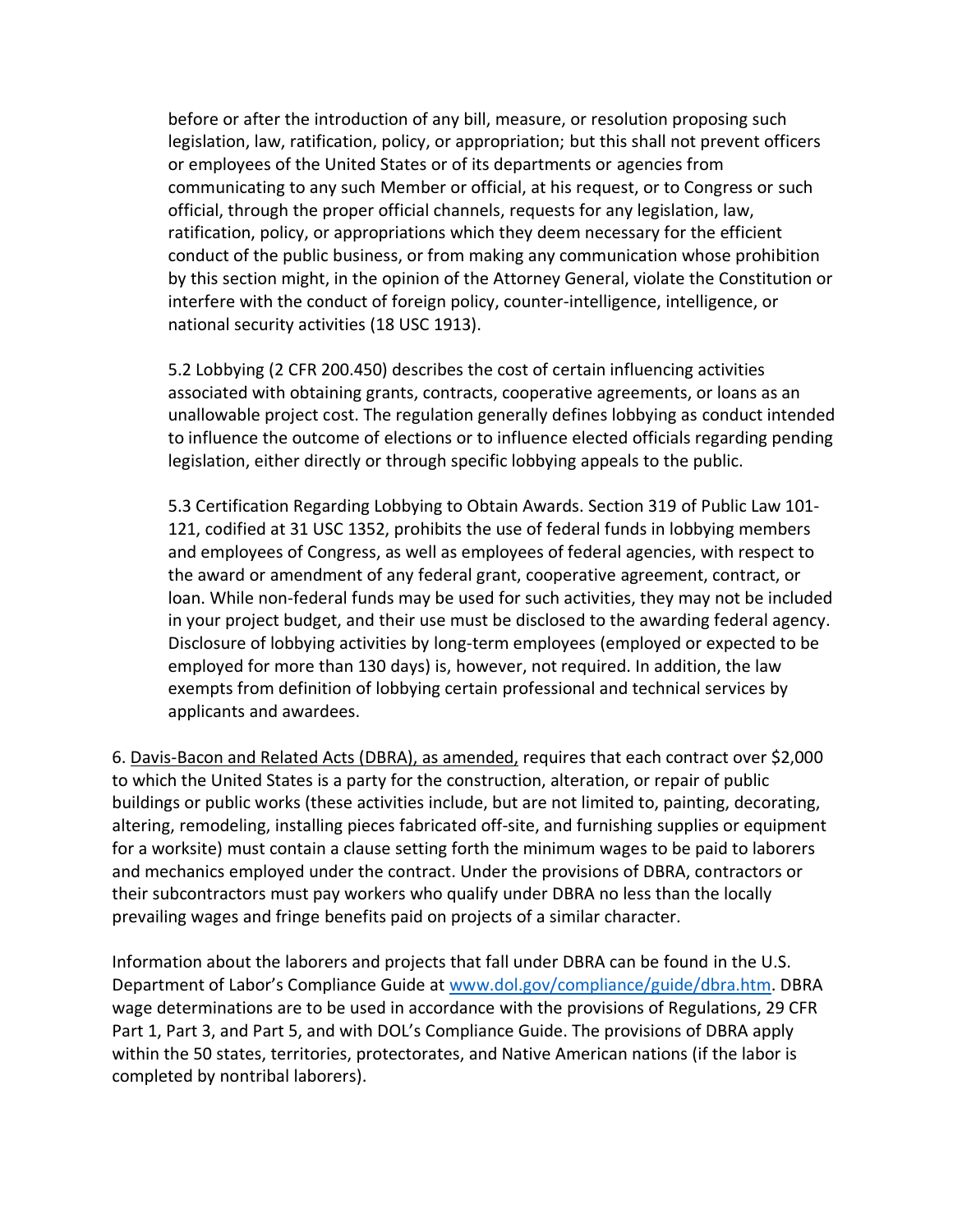7. The Native American Graves Protection and Repatriation Act of 1990 applies to any organization that controls or possesses Native American human remains and associated funerary objects and receives Federal funding, even for a purpose unrelated to the Act (25 USC 3001 et seq.).

8. U.S. Constitution Education Program. Educational institutions (including but not limited to "local educational agencies'' and "institutions of higher education") receiving Federal funds from any agency are required to provide an educational program on the U.S. Constitution on September 17 (P.L. 108-447, Division J, Sec. 111(b)). For more information on how to implement this requirement and suggested resources, see www2.ed.gov/policy/fund/guid/constitutionday and [https://www.loc.gov/extranet/cld/constitution.html.](https://www.loc.gov/extranet/cld/constitution.html)

9. Prohibition on use of funds to ACORN or its subsidiaries. None of the federal or matching funds expended for your awarded project may be distributed to the Association of Community Organizations for Reform Now (ACORN) or its subsidiaries (P.L. 111-88 Sec. 427).

# **C) ELIGIBLE SUBRECIPIENTS & ALLOWABLE COSTS**

1. Organizations

1.1. Only 501(c)(3) nonprofit organizations, units of state or local government, institutions of higher education, or federally-recognized Indian tribal governments are eligible to receive funds subawarded through an Arts Endowment award (20 USC Sec 954  $(f)$ ).

- 2. Allowable Costs for ORGANIZATIONAL RECIPIENTS that can be supported with subgranted ARP Funds are intended to support day-to-day business expenses/operating costs and must be a current, regular function of the organization.
	- 2.1. Subgranting support is limited to any or all of the following costs:
		- 2.1.1. Salary support, full or partial, for one or more staff positions.
		- 2.1.2. Fees/stipends for artists and/or contractual personnel for services they provide for specific activities in support of your organization's general operations.
		- 2.1.3. Costs associated with health and safety supplies for staff and/or visitors/audiences (e.g., personal protective equipment, cleaning supplies, hand sanitizer, etc.).
		- 2.1.4. Facilities costs such as rent and utilities, e.g., electric, phone, gas bills.
		- 2.1.5. Indirect Costs
		- 2.1.6. Marketing and promotion costs.

IMPORTANT NOTE: Costs related to home offices, upgrades to HVAC/ventilation systems, and other capital improvements are unallowable.

- 2.2. Examples of Allowable Costs for ARP Subgranting Awards to Organizations
	- 2.2.1. A museum contracts with security guards for ongoing protection of the collection (a regular function of the museum's operations).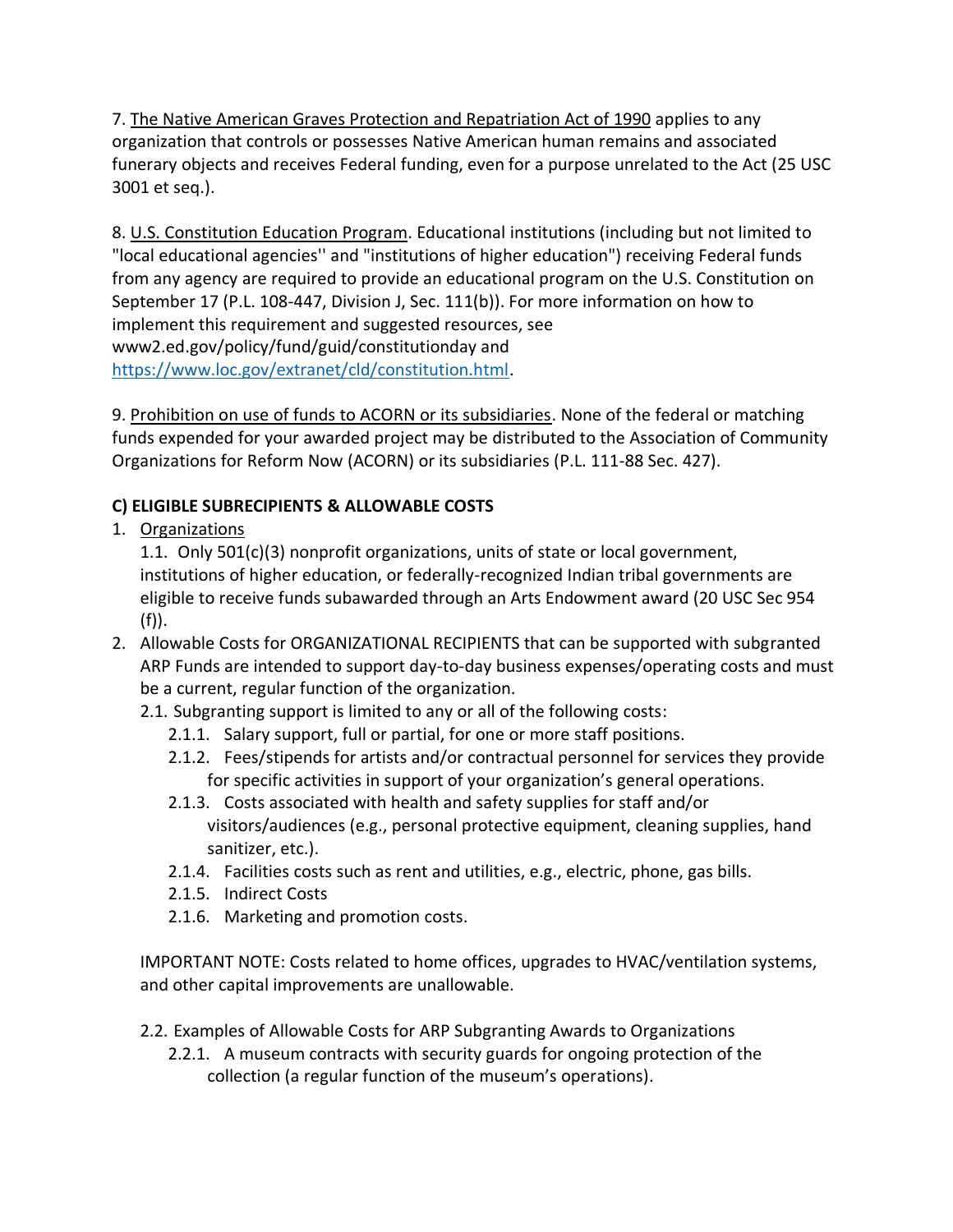- 2.2.2. An organization hires/contracts with IT experts to address its website as part of ongoing marketing and promotion (an allowable cost), or to upgrade technology to improve virtual engagement.
- 2.2.3. An arts education organization whose day-to-day work is developing and presenting educational programs contracts with a teaching artist to design or deliver a program.
- 2.2.4. An organization hires/contracts tech support to carry out its ongoing virtual activities in response to COVID-19, including individuals to provide expertise in the areas of staging, lighting, or sound.

IMPORTANT NOTE: Contracting for a new professional development training program for staff is not permissible as it is new and programmatic, but support for a training officer's salary is permissible as that is operational.

IMPORTANT NOTE: FOR-PROFIT ENTITIES AND FISCAL SPONSORS ARE NOT ELIGIBLE SUBRECIPIENTS.

- An organization that serves as a fiscal sponsor/agent may not apply for projects on behalf of the entities or individuals that it may sponsor as part of its mission and programs, it may apply for its own programs and activities. In this case, the organization must clearly demonstrate that it is applying only for its own programmatic activities.
- 3. Individuals. Support to individual artists may be allowable if the subaward supports allowable programs and activities and is not a one‐time monetary recognition award.
	- 3.1. Awards to individuals could include providing presentations, training, workshops, research, and/or creation of artwork, with tangible outcomes required by the subaward. This is considered a stipend to the artist for the work undertaken and completed as specific projects and activities consistent with the programmatic objectives of the subgranting agency (MLR).

Awards to individuals or organizations to honor or recognize achievement (P.L. 111–88, October 30, 2009, Sec. 438 (2)) are unallowable. Emergency relief funding programs for housing, food, etc., to an individual artist are also unallowable, nor are general operating expenses.

- 4. All allowable award costs must be incurred within the approved period of performance which is March 01, 2022 – February 28, 2023.
- 5. Unallowable Costs ARP funds cannot be used for:
	- 5.1. "Artist relief" programs where the funding is intended to alleviate financial hardship (i.e., rent or food assistance to individuals) and does not require the artist to undertake work.
	- 5.2. Alcoholic beverages.
	- 5.3. Commercial (for-profit) enterprises or activities, including concessions, food, clothing, artwork, or other items for resale. This includes online or virtual sales/shops.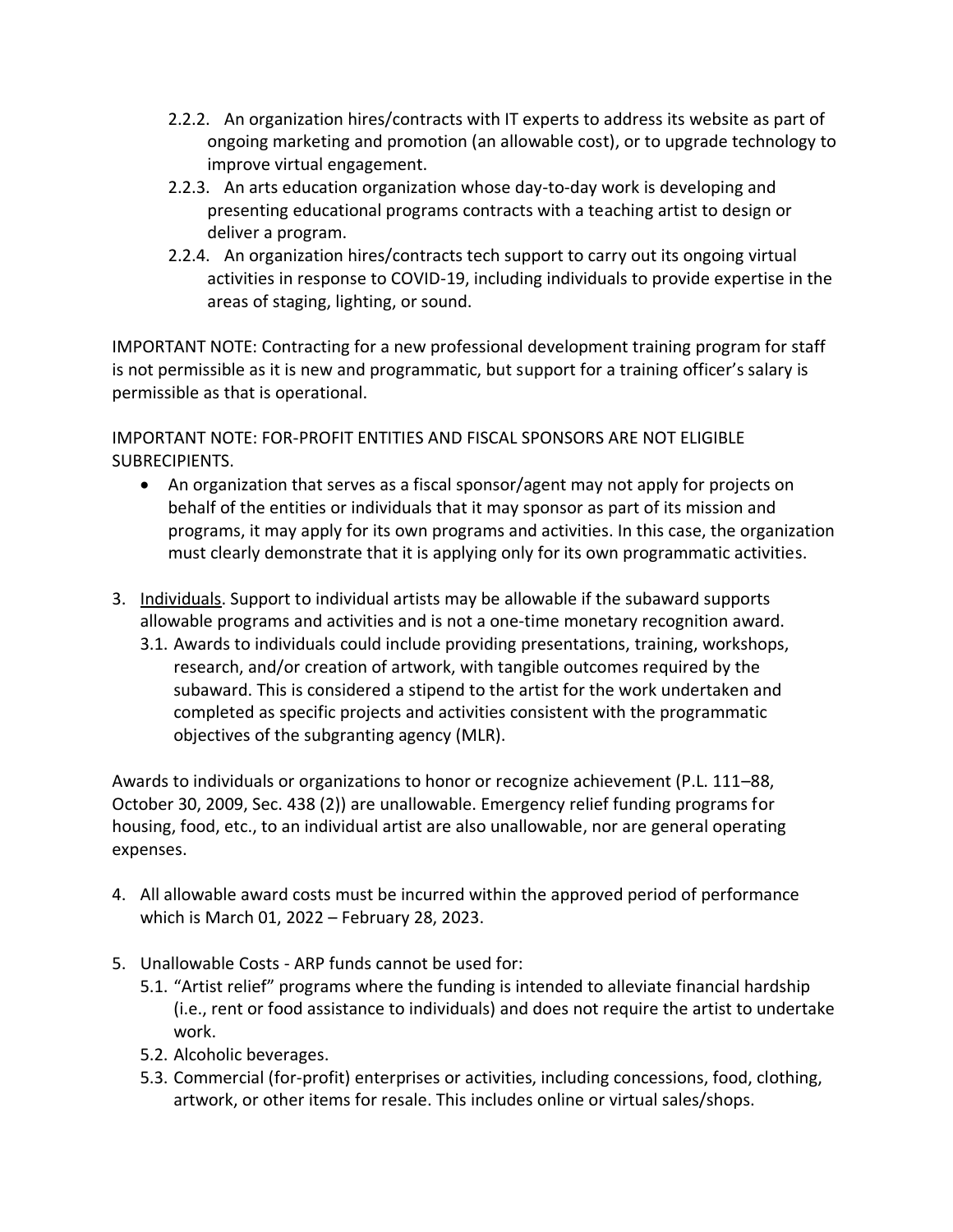- 5.4. Construction, purchase, or renovation of facilities.
- 5.5. General fundraising.
- 5.6. General miscellaneous or contingency costs.
- 5.7. Land purchase costs.
- 5.8. Lobbying, including activities intended to influence the outcome of elections or influence government officials regarding pending legislation, either directly or through specific lobbying appeals to the public.
- 5.9. Mortgage interest, fines and penalties, bad debt costs, or deficit reduction.
- 5.10. Rental costs for home office workspace owned by individuals or entities affiliated with the applicant organization.
- 5.11. Social activities such as receptions, parties, or galas.
- 5.12. Subawards to replace lost revenue.
- 5.13. Travel costs.
- 5.14. Vehicles purchases.
- 5.15. Visa costs paid to the U.S. government.
- 5.16. Voter registration drives and related activities.
- 5.17. Costs supported by any other federal funding. This includes federal funding received either directly from a federal agency or indirectly from a pass-through organization such as a state arts agency, regional arts organization, or a grant made to another entity.
- 5.18. Expenditures related to compensation to foreign nationals when those expenditures are not in compliance with regulations issued by the U.S. Treasury Department Office of Foreign Assets Control. For further information, see [https://www.treasury.gov/about/organizationalstructure/offices/pages/office-of](https://www.treasury.gov/about/organizationalstructure/offices/pages/office-of-foreign-assets-control.aspx)[foreign-assets-control.aspx.](https://www.treasury.gov/about/organizationalstructure/offices/pages/office-of-foreign-assets-control.aspx)
- 5.19. All other costs that are unallowable per 2 CFR 200 and other laws.

# **D) UNIQUE ENTITY IDENTIFIER (UEI)**

Subawards with federal funds can only be made to an eligible organization (entity) with a Unique Entity Identifier. Potential subrecipients cannot receive a subaward unless a valid UEI is provided.

IMPORTANT NOTE: Since 2010, a Dun & Bradstreet (DUNS) number has been required as the unique entity identifier for applying for, and obtaining, federal funds. A DUNS number is the UEI of record for all awards and subawards issued until April 4, 2022. On April 4, 2022, the federal government will switch from the DUNS number as the UEI of record to a UEI generated by SAM.gov.

IMPORTANT NOTE: Individuals receiving subawards do not need to have a UEI (2 CFR 25.110(b)).

# **E) REVIEW OF RISK**

Each subrecipient's risk of noncompliance with federal statutes, regulations, and the terms and conditions of the subaward will be evaluated. This may include past performance on grants,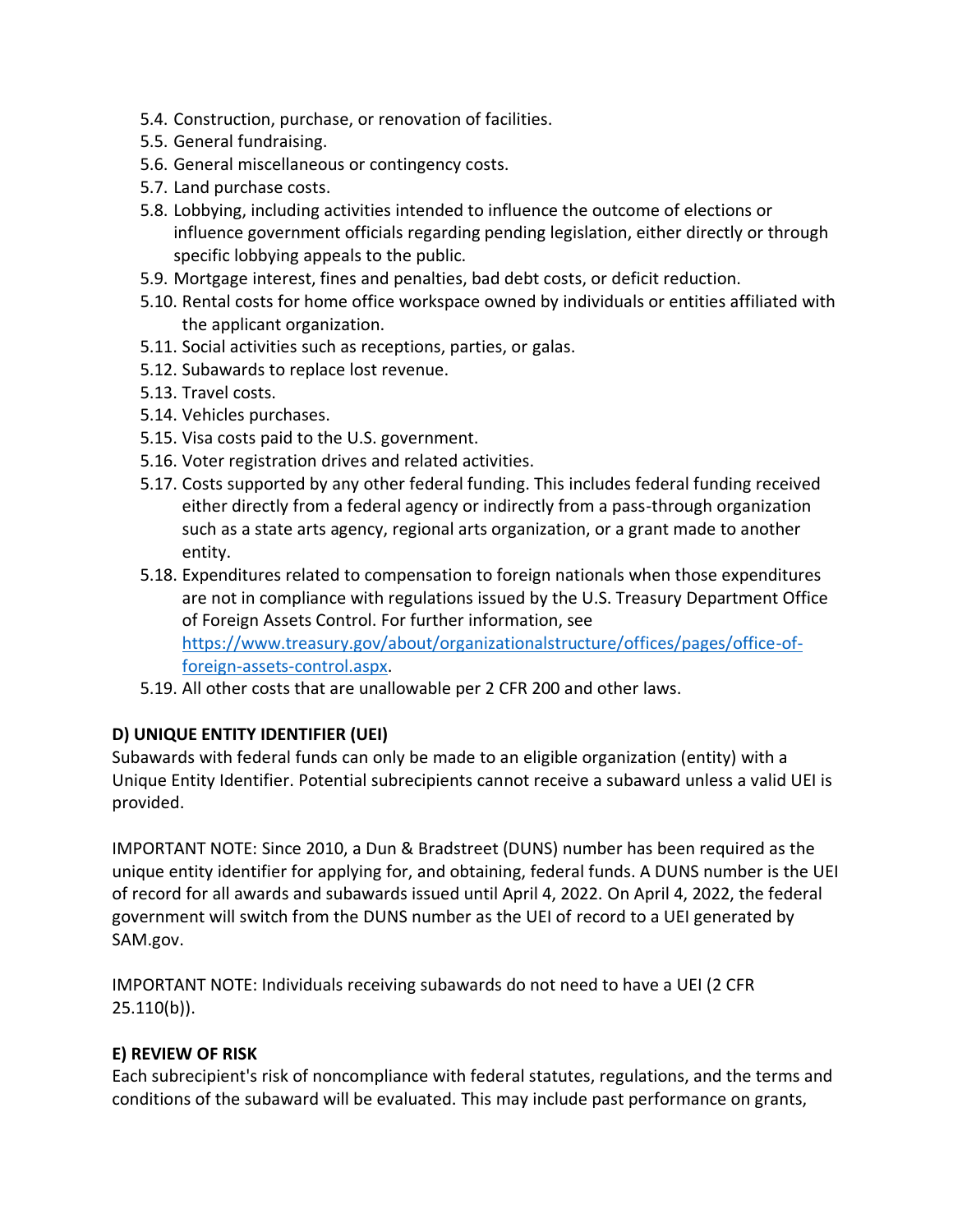meeting reporting deadlines, compliance with terms and conditions, audit findings, etc. Specific subaward conditions to mitigate risk, if appropriate will be imposed (2 CFR 200.332(b), (c), and (e)).

# **F) ACCEPTANCE OF FEDERALLY-RECOGNIZED INDIRECT COST RATES**

MLR will accept a de minimis indirect cost rate of up to 10% of modified total direct costs (2 CFR 200.414(f)).

# **G) IDENTIFICATION OF FEDERAL OR COST SHARE/MATCHING FUNDS**

Any subaward funding received from MLR is comprised in whole of federal funds from the National Endowment of the Arts and all requirements of federal funds will need to be met.

# **H) REPORTING TO THE FEDERAL SUBRECIPIENT REPORTING SYSTEM (FSRS)**

As required by the Federal Funding Accountability and Transparency Act (FFATA), any subawards that include \$30,000 or more in federal funds must be reported to FSRS.

# **I) MONITORING**

Activities of subrecipient(s) will be monitored as necessary to ensure that subawards are used for authorized purposes, in compliance with federal statutes, regulations, and the terms and conditions of the subaward; and that subaward performance goals are achieved (2 CFR 200.332(d - h)). This includes the review of financial and performance reports.

# **J) TERMS AND CONDITIONS**

Subrecipients are provided with this Notice of Funding to assist in managing their subaward and providing awareness of compliance requirements. Specific items in this Notice to reference include the federal requirements that "flow down" to the subaward (Section B), performance and financial reporting requirements (Section K), information relating to the closeout of the subaward (Section M), and record retention (Section L), among others.

# **K) SUBRECIPIENT REPORTING**

As a subrecipient of these funds, at minimum, you will be required to report the following:

- 1. What did this award accomplish and who benefited? Please include any direct and indirect benefits/impacts that resulted from this award. Where possible, identify beneficiaries of the award (e.g., types of individuals, organizations, disciplines/fields, or communities).
- 2. Through this award, did your organization serve populations that are underserved such as those whose opportunities to experience the arts are limited by ethnicity, economics, geography, or disability?
- 3. Enter the number of individuals who were paid, in whole or in part, with award funds reported on your Financial Report.
	- 3.1. Artists
	- 3.2. Others (includes employees, temporary staff, and contractors who did not work as artists on activities supported by this award)